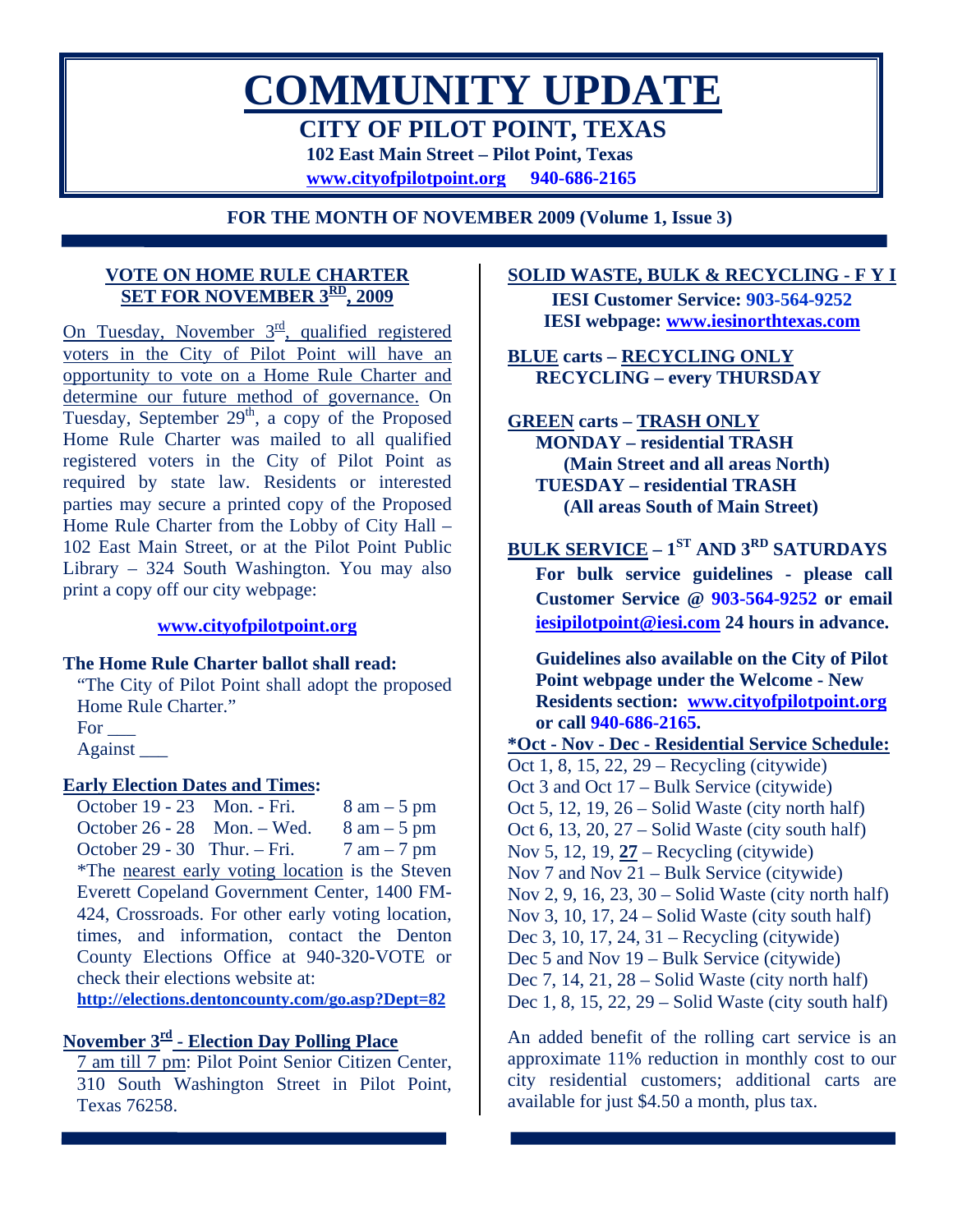#### **PUBLIC NOTICE SALE OF REAL PROPERTY OLD CITY LAUNDRY BUILDING FOR SALE**

The City of Pilot Point announces a Request for Sealed Proposals (RFP) from persons interested in purchasing the following property:

**OT Pilot Point, Block 18, Lot 1, and more commonly known as 201 South Jefferson, Pilot Point, TX 76258, and generally described as approximately a 2,160 sq. ft. historic commercial building built in approximately 1901.** 

# **Sealed proposals will be accepted only at: City of Pilot Point - 102 East Main Street Pilot Point, Texas 76258**

**until 2:00 pm, local time, Monday, October 26, 2009**, at which time the proposals will be publicly opened and read aloud. All RFP submittals must be received in a sealed envelope or package with the RFP No. RFP-2009-6 and the opening date and time noted in the lower right hand corner of the envelope. Submitting parties are expected to become familiar with the site, local conditions, limitations, and operations of the City of Pilot Point that may have a material impact on their response.

Contact: For a detailed RFP package, information, questions, or gain access to the building, contact:

> J. C. Hughes, City Manager **[jchughes@cityofpilotpoint.org](mailto:jchughes@cityofpilotpoint.org) 940-395-1898**

# **MONTHLY \$\$ CASH \$\$ DRAWING ON THE SQUARE**

In addition to the Chamber of Commerce program asking residents to spend at least \$20 on the  $20<sup>th</sup>$  of each month in Pilot Point to help support the local economy, the Chamber previously announced the recent return of the Merchant Gift Drawing on the Square on the  $2<sup>nd</sup>$ Saturday of each month.

**The next drawing will be held Saturday, November 14, at 7 pm on the Square. Live music will be provided at 8 pm by Gary Kyle & Tommy Alverson.**

As a reminder, you must visit and qualify at participating stores in town each month. For detailed rules on how to qualify, and a list of the participating business locations, please call the Chamber at **940-686-5385** or by emailing **[chamber.ofcommerce@cebridge.net](mailto:chamber.ofcommerce@cebridge.net)**

YOU MUST BE PRESENT TO WIN!

# **CHAMBER RAFFLE TICKETS ARE STILL AVAILABLE**

Raffle tickets are available from the Chamber of Commerce as a Chamber Fund Raiser!  $1<sup>st</sup>$  prize will be \$500 cash donated by Northstar Bank and Point Bank. The  $2<sup>nd</sup>$  prize is a \$300.00 gift certificate donated by The Purple Door Day Spa. The 3rd prize is \$200.00 cash donated by Dr. Rene Scott. Tickets are \$1.00 each or 6 for \$5.00 and you do not have to be present to win. Proceeds will help support community activities of your local Chamber of Commerce.

\*Please contact the Chamber of Commerce for list of locations or contacts to purchase tickets or call: **940-686-5385**  or email **[chamber.ofcommerce@cebridge.net](mailto:chamber.ofcommerce@cebridge.net)**

# **CODE ENFORCEMENT CORNER Did you know??? Illegal Residential Parking**

Code Enforcement investigates any and all complaints concerning possible violations of nuisance ordinances, including Parking in the Yard:

*It shall be illegal for any person to park or allow to be parked on any property under his control any automobile, truck, motorcycle, motor home, camper, trailer, boat or any vehicle on any portion of a front or side yard of any area which is residentially zoned under the Comprehensive Zoning Ordinance.* 

Our stated goals are to enhance the level of public safety, improve city aesthetics, and protect property values through effective enforcement of city ordinances and to ensure due process for each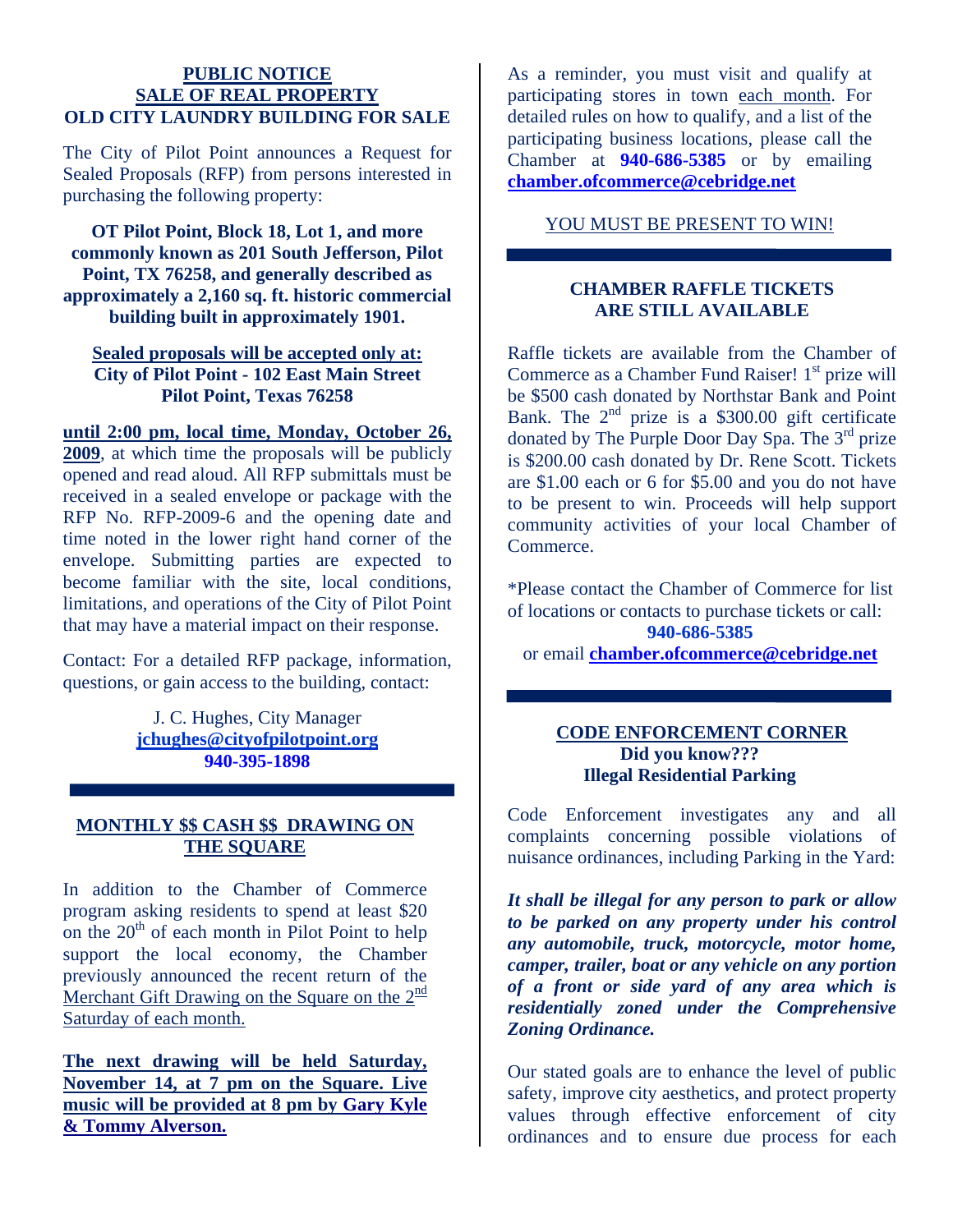resident of Pilot Point. The Code Enforcement Officer routinely patrols your neighborhood for code violations and investigates complaints with a mission of abating issues and educating residents.

If you notice a violation of the Parking in Yard ordinance, or any other unsightly location, a location with high weeds, or unhealthy condition, you are encouraged to contact the City Code Enforcement Office at:

# **940-686-2165 Ask for Code Enforcement**

*\* Please do your part to clean up Pilot Point!* 

# **LIBRARY LINKS**

In addition to the many library resources available to local residents, the Pilot Point Community Library is excited to offer these new communitybased services:

• *Little Listeners Storytime*: A new weekly program held every Wednesday morning from 11:00 am to 11:25 am and geared toward preschool children ages 3 and up. Children participate in fun, age-appropriate stories and take home kindergarten-readiness activities. No sign-up is required and all programs are free.

> \*Note: The Library will host a special Halloween *Little Listeners Storytime* on Wednesday, October 28<sup>th</sup> at 11 a.m. Pre-schoolers are urged to come dressed in costume and enjoy stories, crafts and other trick-or-treat fun.

• **Public Fax Service:** Now available in the library's copy center, with equipment funded through a donation from Atmos Energy Corporation. The fee-based service is only for outgoing Domestic (no International) faxes, and is only accessible during regular library hours. A copier is also available at 15 cents a copy.

**\*For more information about our other library services, call 940 686-5004 or visit our new Library website at:** 

# **[www.pilotpointlibrary.org](http://www.pilotpointlibrary.org/)**

#### **PUBLIC SAFETY TIPS**

### **FIRE/EMS/AMBULANCE: Weather Call and Weather Alerts Available**

# **ABC Channel 8 – WFAA DFW**

The Channel 8 *WeatherCall™* system continuously monitors the National Weather Service's NOAA weatherwire. When a severe weather warning includes your location, you (and up to two more phones) will receive a phone call, 24 hours a day. You (and up to two more emails) can also receive a warning by email with a detailed map of the threat area; provide an email address when you register. This is a subscriber based alert system through WFAA–Dallas at \$9.95 a year.

**[www.wfaa.com/weather/weathercall](http://www.wfaa.com/weather/weathercall)**

# **CBS Channel 11 –TXA Channel 21 DFW**

Through CBS 11's WeatherWarn alerts, you can have National Weather Service watches and warnings sent to your wireless phone, pager or email account as they are issued! [Sign Up Now!](http://central.weatherwarn.net/wxwarn/index.asp?Stn=CBS-11) This is a **FREE** subscriber based alert system through CBS Channel 11 –TXA Channel 21 DFW. **http://central.weatherwarn.net/wxwarn/index.as p?Stn=CBS-11**

**\*The City of Pilot Point does not endorse either of the TV weather service warning systems; both systems use a GIS mapping system to compare your specific location to the location of the warning area - this information is provided as a Public Service by the City of Pilot Point, Texas.** 

# **POLICE DEPARTMENT: Nixle Community Information Service Activated**

The Pilot Point Police Department is excited to announce that it has launched a new Community Notification Service called "Nixle" to improve communication with people who live, work, and visit our area. The system provides a quick, efficient, and secure way to get emergency or nonemergency neighborhood-level information out to community members who subscribe to the system. Through **[www.nixle.com](http://www.nixle.com/)**, the department will be able to send text message (SMS) and e-mail alerts to subscribers in a specific area, down to .25 miles. Through Nixle, we will also deliver non-emergency messages or announcements, securely to citizens by